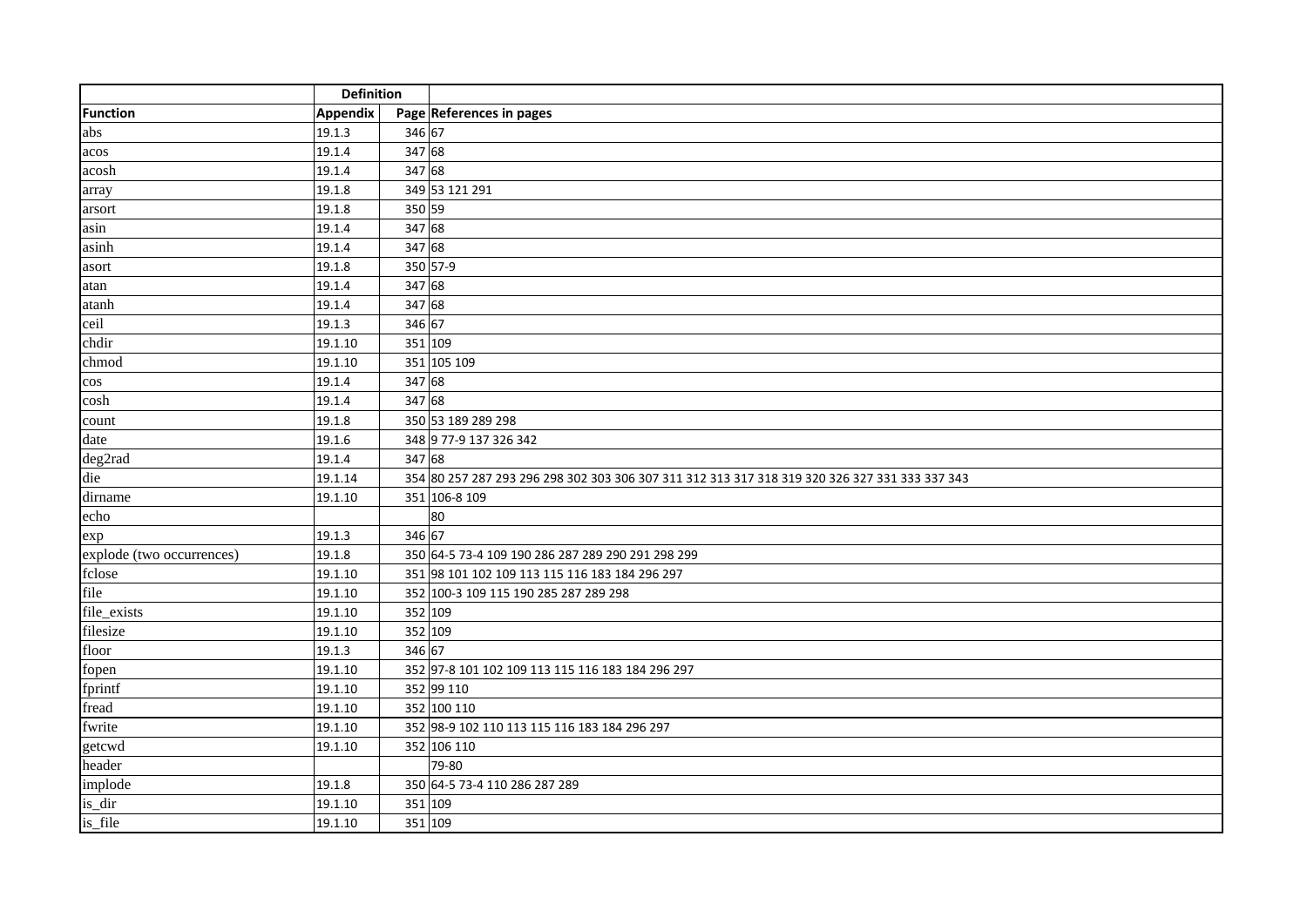| is int              | 19.1.11 |         | 353 160                                                                                                                                 |
|---------------------|---------|---------|-----------------------------------------------------------------------------------------------------------------------------------------|
| is_numeric          | 19.1.11 |         | 353 159-60                                                                                                                              |
| is_readable         | 19.1.10 |         | 351 109 116                                                                                                                             |
| is_writable         | 19.1.10 |         | 351 109 164                                                                                                                             |
| is_writeable        | 19.1.10 | 351 109 |                                                                                                                                         |
| isset               | 19.1.7  | 349 34  |                                                                                                                                         |
| krsort              | 19.1.8  | 350 59  |                                                                                                                                         |
| ksort               | 19.1.8  |         | 350 57-9                                                                                                                                |
| log                 | 19.1.3  | 346 68  |                                                                                                                                         |
| log10               | 19.1.3  | 346 68  |                                                                                                                                         |
| ltrim               | 19.1.6  | 348 348 |                                                                                                                                         |
| mail                | 19.1.14 |         | 354 334-5 338                                                                                                                           |
| max                 | 19.1.3  | 346 76  |                                                                                                                                         |
| max                 | 19.1.5  | 348 76  |                                                                                                                                         |
| mime_content_type   | 19.1.13 | 353 163 |                                                                                                                                         |
| min                 | 19.1.3  | 346 76  |                                                                                                                                         |
| min                 | 19.1.5  |         | 348 23 76                                                                                                                               |
| mkdir               | 19.1.10 |         | 352 105 110                                                                                                                             |
| move_uploaded_file  | 19.1.13 |         | 353 163-4                                                                                                                               |
| mysql_affected_rows | 19.1.15 |         | 354 259 279                                                                                                                             |
| mysql_close         | 19.1.15 |         | 354 257 258 259 260 261 263 265 268 269 270 273 287 289 293 296 297 298 303 307 311 312 313 317 318 319 320 326 327 328 331 333 337 343 |
| mysql_connect       | 19.1.15 |         | 354 261 306 317 319 326 327 337 343                                                                                                     |
| mysql_db_query      | 19.1.15 |         | 355 259 261 266 268 269 270 273 287 288 289 296 297 298 302 303 305 306 307 311 312 317 318 319 320 326 327 328 331 333 337 343         |
| mysql_error         | 19.1.15 |         | 355 258 259 261 263 265 266 268 269 287 270                                                                                             |
| mysql_fetch_array   | 19.1.15 |         | 355 260 270 278 279 294 296 297 302 303 304 305 306 307 317 331                                                                         |
| mysql_fetch_assoc   | 19.1.15 | 355 261 |                                                                                                                                         |
| mysql_fetch_row     | 19.1.15 | 355 261 |                                                                                                                                         |
| mysql_insert_id     | 19.1.15 |         | 355 280                                                                                                                                 |
| mysql_num_fields    | 19.1.15 |         | 355 259 279 304 306 307                                                                                                                 |
| mysql_num_rows      | 19.1.15 |         | 355 259 294 327 331 335 337                                                                                                             |
| mysqli_connect      | 19.1.16 | 356 281 |                                                                                                                                         |
| mysqli_field_count  | 19.1.16 | 356 281 |                                                                                                                                         |
| mysqli_query        | 19.1.16 | 356 281 |                                                                                                                                         |
| pathinfo            | 19.1.10 |         | 352 107-8 110                                                                                                                           |
| phpinfo             | 19.1.14 | 354 81  |                                                                                                                                         |
| pi                  | 19.1.3  | 346 68  |                                                                                                                                         |
| pow                 | 19.1.3  | 346 68  |                                                                                                                                         |
| printf              | 19.1.9  |         | 351 83 84-91 99                                                                                                                         |
| rad2deg             | 19.1.4  | 347 68  |                                                                                                                                         |
|                     |         |         |                                                                                                                                         |